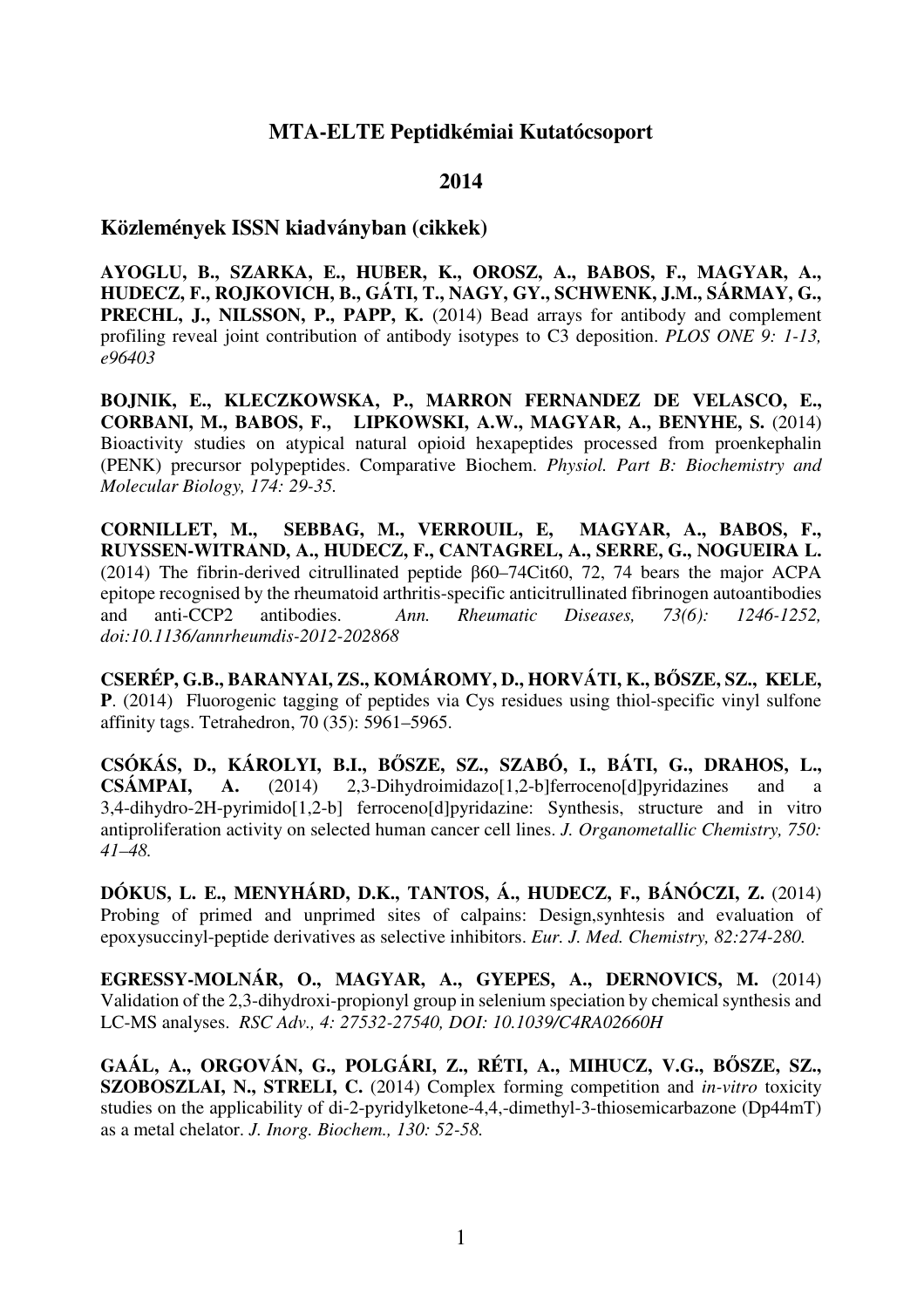**HORVÁTI, K., BACSA, B., KISS, E., GYULAI, G., FODOR, K., BALKA, GY., RUSVAI, M., SZABÓ, E., HUDECZ, F., BŐSZE, SZ.** (2014) Nanoparticle encapsulated lipopeptide conjugate of antitubercular drug isoniazid: in vitro intracellular activity and in vivo efficacy in a guinea pig model of tuberculosis. *Bioconjugate Chemistry, 25(12): 2260-2268 doi: 10.1021/bc500476x* 

**HUDECZ, F.** (2014) Kucsman Árpád emlékére. *Természet Világa, 145(1): 38.* 

**KISS, É., GYULAI, G., PÉNZES, C.B., IDEI, M., HORVÁTI, K., BACSA, B., BŐSZE, S.** (2014) Tunable surface modification of PLGA nanoparticles carrying new antitubercular drug candidate. *Colloid Surface A, 458: 178-186, doi: 10.1016/j.colsurfa.2014.05.048* 

**KRÁTKÝ, M., BŐSZE, SZ., BARANYAI, ZS., SZABÓ, I., STOLAŘÍKOVÁ, J., PARASKEVOPOULOS, G., VINŠOVÁ, J.** (2014) Synthesis and in vitro biological evaluation of 2-(phenylcarbamoyl)phenyl 4-substituted benzoates. *Bioorg. Med. Chemistry, doi:10.1016/j.bmc.2014.12.019* 

**MANEA, M., SCHLOSSER, G., MURARIU, M.** (2014) Time- and pH-dependent copper binding to Ab(1–16) peptide: An electrospray ionization-mass spectrometric approach. *Int. J. Pept. Res. Ther., DOI 10.1007/s10989-014-9437-5* 

**ORGOVAN, N., PETER, B., BŐSZE, SZ., RAMSDEN, J.J., SZABO, B., HORVATH, R.**  (2014) Dependence of cancer cell adhesion kinetics on integrin ligand surface density measured by a high-throughput label-free resonant waveguide grating biosensor. *Scientific Reports 4, Article No.: 4034. DOI: 10.1038/srep04034* 

**SCHREIER, V.N., PETHŐ, L., ORBÁN, E., MARQUARDT, A., PETRE, B.A., MEZŐ, G., MANEA, M.** (2014) Protein expression profile of HT-29 human colon cancer cells after treatment with a cytotoxic daunorubicin - GnRH-III derivative bioconjugate. *PLoS One, 9;9(4):e94041. doi: 10.1371/journal.pone.0094041* 

**SZARKA, E., BABOS, F., MAGYAR, A., HUBER, K., SZITTNER, Z., PAPP, K., PRECHL, J., POZSGAY, J., NAGY, GY., ROJKOVICH, B., GÁTI, T., KELEMEN, J., BAKA, ZS., BROZIK, M., PAZÁR, B., POÓR, GY., HUDECZ, F., SÁRMAY, G.** (2014) Recognition of new citrulline containing peptide epitopes by autoantibodies produced *in vivo* and *in vitro* by B cells of Rheumatoid arthritis patients. *Immunology, 141: 181–191*.

**TŐKÉSI, N., OLÁH, J., HLAVANDA, E., SZUNYOG, S., BABOS, F., MAGYAR, A., LEHOTZKY, A., OVÁDI, J.** (2014) Identification of motives mediating alternative functions of the neomorphic moonlighting TPPP/p25. *Biochim. Biophys. Acta (BBA) - Molecular Basis of Disease, 1842(4): 547-557.* 

**URAY, K., MIZUNO, M., INAZU, T., GOTO, K., HUDECZ, F.** (2014) The effect of glycosylation on the antibody recognition of a MUC2 mucin epitope. *Biopolymers (Peptide Science), 102 (5): 390-395, DOI: 10.1002/bip.22526*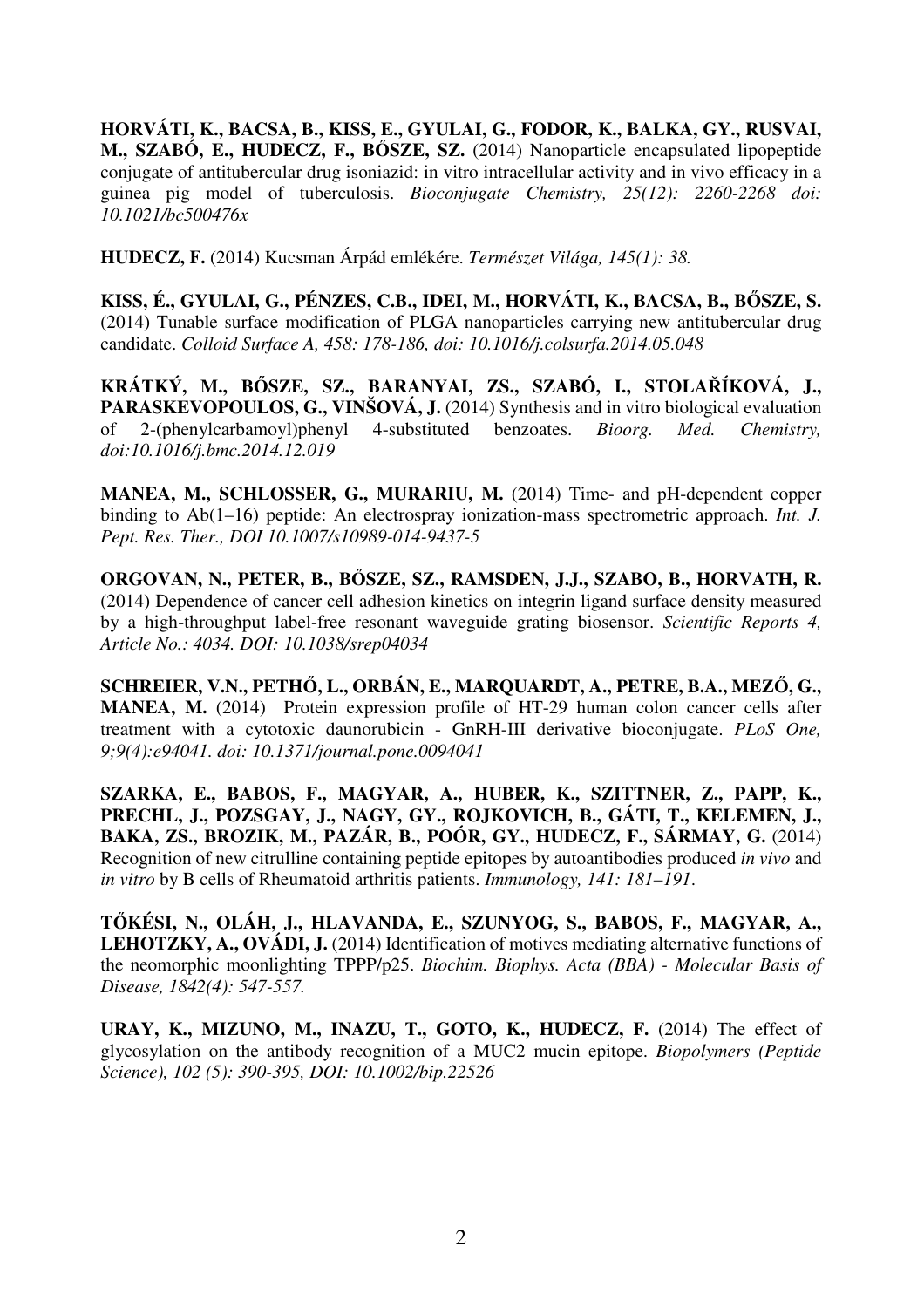# **Közlemények ISBN kiadványban (könyv, könyvrészlet)**

**BÁNÓCZI, Z., CSIK, G., ORBÁN, E., MAGYAR, A., URAY, K., KŐHIDAI, L.,BŐSZE, SZ., MEZŐ, G., SÁRMAY, G., HUDECZ, F.** (2014) Alteration of functional properties of covalently attached entity by conjugation with oligo- or polypeptides. In: Peptide Science 2013, Proceedings of the 4th Asia-Pacific International Peptide Symposium,  $50<sup>th</sup>$  Japanese Peptide Symposium (Eds.: Nishiuchi, Y., Teshima, T.), The Japanese Peptide Society, pp. 37-40

**HUDECZ, F.** (2014) Minőség és teljesítmény. Válogatott beszédek és írások (2006-2010)/Eötvös Loránd Tudományegyetem rektori beszédek. ELTE Eötvös Kiadó, Budapest, pp. 287 (2014) ISBN: 978-963-284-481-7

**URAY, K., HUDECZ, F.** (2014) Peptide epitopes: Identification and structural modifications of synthetic antigens. Amino Acids, Peptides and Proteins (Eds. E. Farkas, M. Ryadnov), Royal Society of Chemistry, London Vol. 39: 68-113 (2014)

# **Előadáskivonatok ISSN\* vagy ISBN kiadványban**

**BÁNÓCZI, Z., FLÓRIÁN, M., ORBÁN, E., SZABÓ, I., HUDECZ, F.** (2014) Conjugates with cell-penetrating peptide against resistant tumour cells. In: Chemical Approaches to Targeting Drug Resistance in Cancer Stem Cells. (Eds.: Uray, K., Szabó, I., Kóczán, Gy.) MTA-ELTE Research Group of Peptide Chemistry, Hungarian Academy of Sciences, ELTE, Budapest, Hungary, p. 53 (ISBN:978-963-284-500-5)

\***BARANYAI, Z., KRÁTKÝ, M., VINŠOVÁ, J., SZABÓ, N., SENONER, Z., BŐSZE, S** (2014) Synthesis of salicylanilide-peptide conjugates and their in vitro antimycobacterial evaluation*. J. Peptide Science, 20(S1): 258-259*.

\***DÓKUS, L., TANTOS, A., SZABÓ, I., HUDECZ, F., BÁNÓCZI, Z.** (2014) Cell-penetrating conjugates of calpain inhibitor peptide derivatives with epoxysuccinyl moiety. *J. Peptide Science, 20(S1): 164.* 

**ENYEDI, K.N., KŐHIDAI, L., LAJKÓ, E., MEZŐ, G.** (2014) Targeting cancer-associated fibroblast by their tumor specific receptors. In: Chemical Approaches to Targeting Drug Resistance in Cancer Stem Cells. (Eds.: Uray, K., Szabó, I., Kóczán, Gy.) MTA-ELTE Research Group of Peptide Chemistry, Hungarian Academy of Sciences, ELTE, Budapest, Hungary, p. 67 (2014) (ISBN:978-963-284-500-5)

\***ENYEDI K. N., KŐHIDAI L., LAJKÓ E., MEZŐ G.** (2014) Development of NGR-peptide-drug conjugates for targeted tumor therapy. *J. Peptide Science, 20(S1): 287-288.* 

**GYULAI, G., PÉNZES, CS.B., CSEMPESZ, F., HORVÁTI, K., BŐSZE, SZ., KISS, É**. (2014) Surface properties of nanoparticulate PLGA drug carriers. In: International conference on bio-friendly polymers and polymer additives: From scientific aspects to processing and applications (Ed.: Kasza, Gy.), Budapest, Hungary, pp. 57 (ISBN:978-963-08-9492-0)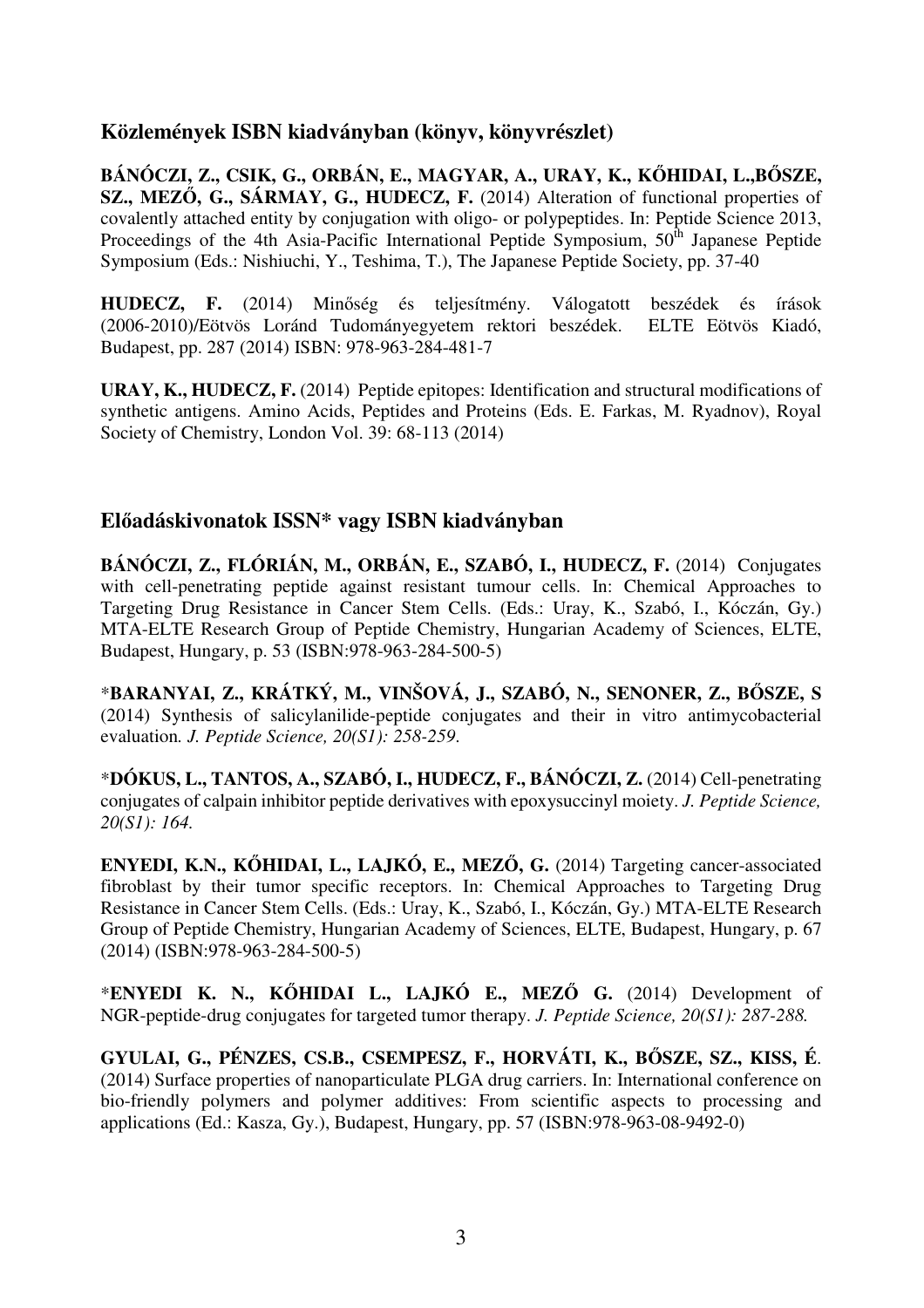\***HORVÁTI, K., BACSA, B., KISS, E., FODOR, K., BALKA, G., RUSVAI, M., SZABÓ, N., HUDECZ, F., BŐSZE, S.** (2014) Nanoparticle encapsulated lipopeptide conjugate of isoniazid against experimental tuberculosis. *J. Peptide Science, 20(S1): 107.* 

**KISS, É., GYULAI, G., PÉNZES, CS.B., HANYECZ, N., BARANYAI, ZS., BŐSZE, SZ.** (2014) Membrane affinity of antitubercular drug candidates and their nanoparticle formulations. In: 13th European Symposium on Controlled Drug Delivery, Egmond aan Zee, The Netherlands, (Eds.: Hennink, W. E., Engbersen, J.F.J.) p. 136-137 (ISBN 978-90-902-8211-4)

**KISS, É., GYULAI, G., PÉNZES, CS.B., HORVÁT,I K., BŐSZE, SZ.** (2014) PLGA nanoparticles for advanced drug delivery. In: International conference on bio-friendly polymers and polymer additives: From scientific aspects to processing and applications (Ed.: Kasza, Gy.), Budapest, Hungary, pp. 19 (ISBN:978-963-08-9492-0)

**KOCSIS, L., PATIK, M., SZABÓ, I., BŐSZE, SZ., CSÁMPAI, A., HUDECZ, F.** (2014) Synthesis of novel ferrocene, chalcone and triazole containing molecules with promising results in anticancer chemotherapy. In: Chemical Approaches to Targeting Drug Resistance in Cancer Stem Cells. (Eds.: Uray, K., Szabó, I., Kóczán, Gy.) MTA-ELTE Research Group of Peptide Chemistry, Hungarian Academy of Sciences, ELTE, Budapest, Hungary, p. 91 (ISBN:978-963-284-500-5)

**MEZŐ, G.** (2014) Potential solutions for combined targeted tumour therapy. In: Chemical Approaches to Targeting Drug Resistance in Cancer Stem Cells. (Eds.: Uray, K., Szabó, I., Kóczán, Gy.) MTA-ELTE Research Group of Peptide Chemistry, Hungarian Academy of Sciences, ELTE, Budapest, Hungary, p. 35 (2014) (ISBN:978-963-284-500-5)

**ORBÁN, E., SZABÓ, I., MEZŐ, G., DÖTSCH, V., BERNHARD, F.** (2014) Cell-free expression of G-protein coupled receptors: the case study of the human Gonadotropin Releasing Hormone Receptor. In: Chemical Approaches to Targeting Drug Resistance in Cancer Stem Cells. (Eds.: Uray, K., Szabó, I., Kóczán, Gy.) MTA-ELTE Research Group of Peptide Chemistry, Hungarian Academy of Sciences, ELTE, Budapest, Hungary, p. 37 (2014) (ISBN:978-963-284-500-5)

\***OROSZ, A., MEZŐ, G., HERÉNYI, L., MAJER, Z., CSIK, G**. (2014) DNA binding of porphyrin conjugates: characteristics and consequences. *Biophysical Journal 106(21): 498A.* 

**PETHŐ, L., BÁNÓCZI, Z., MEZŐ, G., HUDECZ, F., SCHLOSSER, G**. (2014) "Overcharging" is a bottleneck in the mass spectrometric analysis in daunomycin-peptide bioconjugates. In: 32nd Informal Meeting on Mass Spectrometry (Eds.: Berkecz, R., Janáky, T., Mandić, A., Thurzó, L.) p.146. (ISBN 978-963-7067-26-6)

**PETHŐ, L., SZABÓ, I., HEGEDÜS, R., BŐSZE, SZ., MEZŐ, G.** (2014) Synthesis and in vitro cytostatic effect of tuftsin based peptide – drug conjugates. In: Chemical Approaches to Targeting Drug Resistance in Cancer Stem Cells. (Eds.: Uray, K., Szabó, I., Kóczán, Gy.) MTA-ELTE Research Group of Peptide Chemistry, Hungarian Academy of Sciences, ELTE, Budapest, Hungary, p. 57 (ISBN:978-963-284-500-5)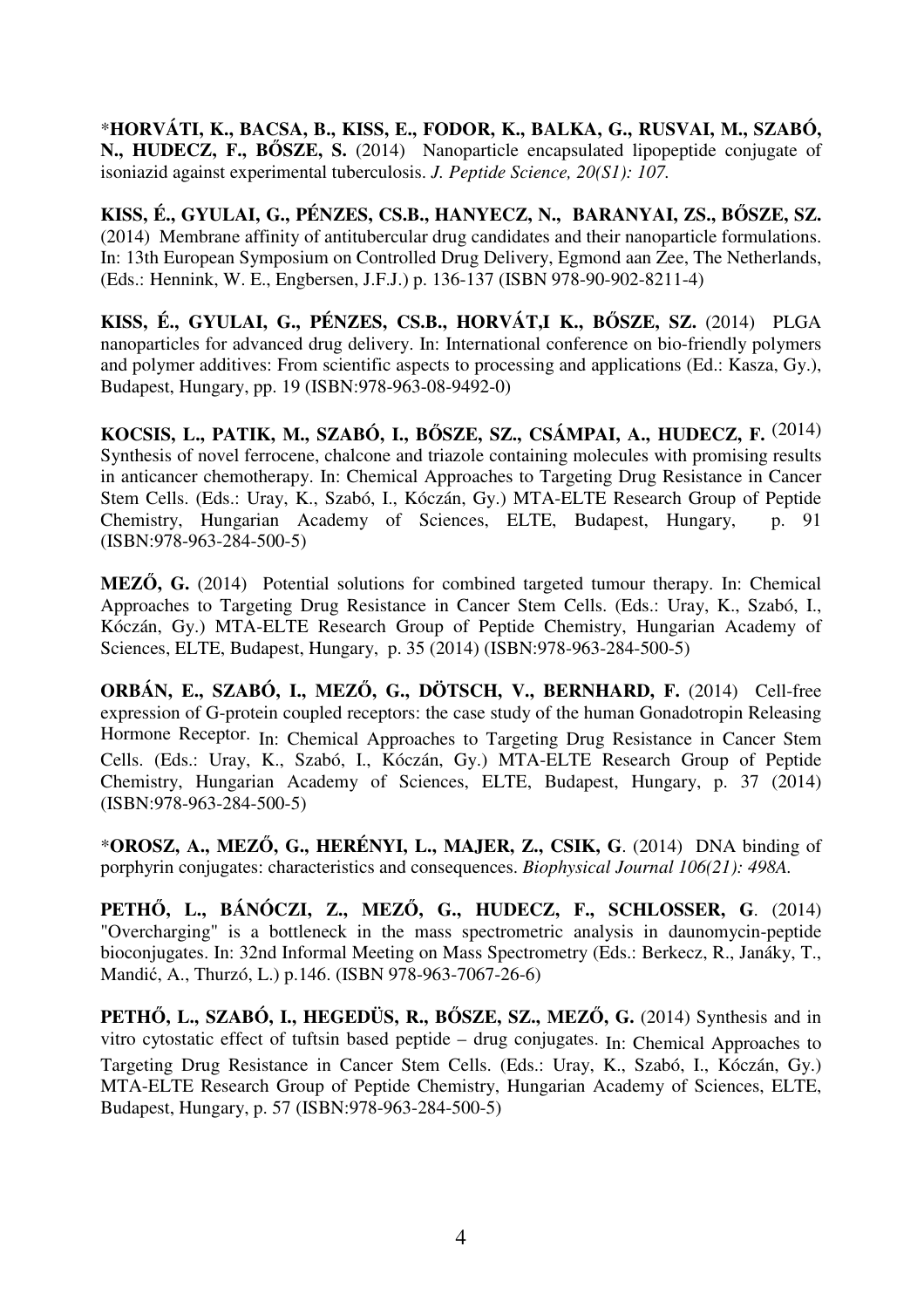\***PETHŐ, L., SZABÓ, I., SCHLOSSER, G., CZAKÓ, E., KRAM, N., BŐSZE, S., MEZŐ, G.** (2014) Synthesis and in vivo bioactivity of tuftsin based peptide-drug conjugates. *J. Peptide Science, 20(S1): 284-285.* 

**SCHLOSSER, G., ORBÁN, E., FIUME, I., HUDECZ, F., POCSFALVI, G.** (2014) Quantitative shotgun proteomic strategy to explore differentially expressed proteins in drug-treated cancer cells. In: Chemical Approaches to Targeting Drug Resistance in Cancer Stem Cells. (Eds.: Uray, K., Szabó, I., Kóczán, Gy.) MTA-ELTE Research Group of Peptide Chemistry, Hungarian Academy of Sciences, ELTE, Budapest, Hungary, p. 131 (ISBN:978-963-284-500-5)

**SCHLOSSER, G., MOLNÁR, Zs., SZABÓ, I., BŐSZE, SZ., FIUME, I., STANLY, C., HUDECZ, F., POCSFALVI, G.** (2014) HL-60 cell-derived exosomes harbor a characteristic protein profile. In: 32nd Informal Meeting on Mass Spectrometry (Eds.: Berkecz, R., Janáky, T., Mandić, A., Thurzó, L. et al) p.145. (ISBN 978-963-7067-26-6)

**SZABÓ, I., ORBÁN, E., BŐSZE, SZ., DE LA TORRE B.G., ANDREU, D., MEZŐ, G**. (2014) Proapoptotic peptide and anticancer drug containing GnRH-II conjugates: Synthesis and in vitro antitumor activity. In: Chemical Approaches to Targeting Drug Resistance in Cancer Stem Cells. (Eds.: Uray, K., Szabó, I., Kóczán, Gy.) MTA-ELTE Research Group of Peptide Chemistry, Hungarian Academy of Sciences, ELTE, Budapest, Hungary, p. 61 (ISBN:978-963-284-500-5)

**SZABÓ, R., MEZŐ, G., BŐSZE, SZ., HORVÁTI, K., HUDECZ, F.** (2014) Effect of the side chain structure on the uptake of branched chain polypeptides by human carcinoma cell lines. In: Chemical Approaches to Targeting Drug Resistance in Cancer Stem Cells. (Eds.: Uray, K., Szabó, I., Kóczán, Gy.) MTA-ELTE Research Group of Peptide Chemistry, Hungarian Academy of Sciences, ELTE, Budapest, Hungary, p. 63 (2014) (ISBN:978-963-284-500-5)

**TÓVÁRI, J., URAY, K., HUDECZ, F.** (2014) Discrimination between human colon tissues with a MUC2 mucin peptide specific monoclonal antibody. In: Chemical Approaches to Targeting Drug Resistance in Cancer Stem Cells. (Eds.: Uray, K., Szabó, I., Kóczán, Gy.) MTA-ELTE Research Group of Peptide Chemistry, Hungarian Academy of Sciences, ELTE, Budapest, Hungary, p. 137 (2014) (ISBN:978-963-284-500-5)

### **Előadások hazai és nemzetközi konferenciákon**

**BÁNÓCZI, Z**.: Kalpain aktivátor, inhibitor és szubsztrát peptidek. MKE-MTA Bruckner-termi előadás, Budapest, 2014. december 18.

**BÁNÓCZI, Z., DÓKUS, L.E., TANTOS, Á., HUDECZ, F**.: Cell-penetrating conjugates of calpain inhibitors. 14th Naples Workshop on Bioactive Peptides, Napoli, Italy, June 12-14, 2014

**BÁNÓCZI, Z., FLÓRIÁN, M., ORBÁN, E., SZABÓ, I., HUDECZ, F.:** Conjugates with cell-penetrating peptide against resistant tumour cells. Chemical Approaches to Targeting Drug Resistance in Cancer Stem Cells, EU COST CMST Action CM1106, 3rd Working Group Meeting, Budapest 27-28 March, 2014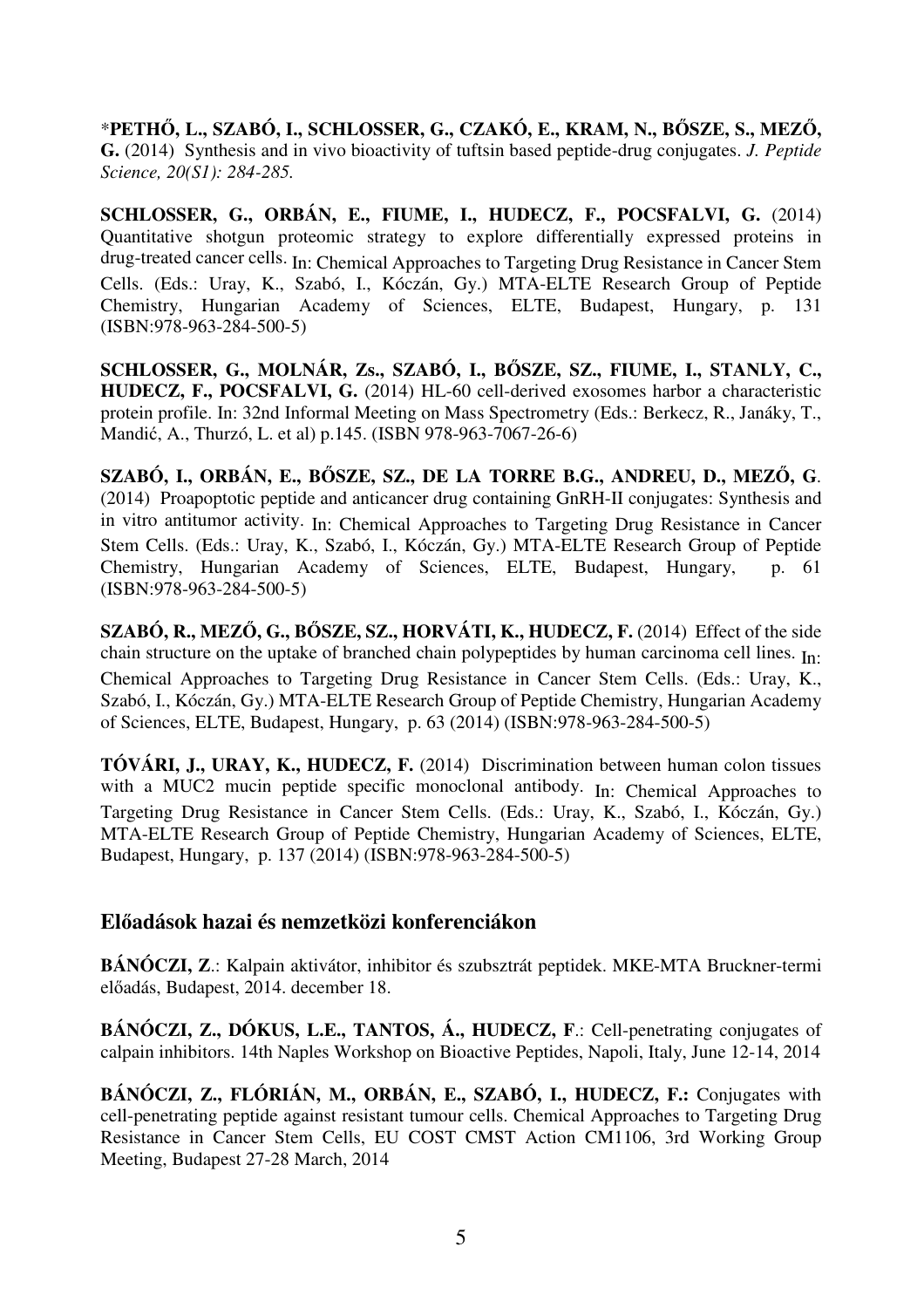**BARANYAI, Z., KRÁTKÝ, M., VINŠOVÁ, J., SZABÓ, N., SENONER, Z., BŐSZE, S.**: Synthesis of salicylanilide-peptide conjugates and their in vitro antimycobacterial evaluation. 33rd European Peptide Symposium, Sofia, Bulgaria, 31 August -5 September, 2014

**BŐSZE, SZ., ELLERT-MIKLASZEWSKA, A., BARANYAI, Z., SZABÓ, I., KRÁTKÝ, M., VINŠOVÁ, J., KAMINSKA, B., HUDECZ, F**.: New salicylanilide derivatives as anticancer compounds: synthesis, characterisation and in vitro effect on glioblastomas. Chemical Approaches to Targeting Drug Resistance in Cancer Stem Cells, EU COST CMST Action CM1106, 2nd Working Group Meeting, Puerto de la Cruz, Tenerife, Spain, 14-15, October, 2014

**BŐSZE, SZ., SZABÓ, I., KOCSIS, L., CSÁMPAI, A., HUDECZ, F.:** Structure-activity relationship evaluation of ferrocene containing antitumor compounds. Chemical Approaches to Targeting Drug Resistance in Cancer Stem Cells, EU COST CMST Action CM1106, 2nd Working Group Meeting, Puerto de la Cruz, Tenerife, Spain, 14-15, October, 2014

**CASTILLO, G., NADAZDY, P., POTURNAYOVA, A., PRIBRANSKY, K., KERESZTES, Z., MEZŐ, G., KOCSIS, L., CSÁMPAI, A., HIANIK, T.:** Monitoring activity of plasmin on surface substrates using electrochemical, mass sensitive and imaging approaches. International Conference on Electrochemical Biosensors, Mátrafüred, Visegrad, Hungary, 15-20 June, 2014

**CSIK, G., SCHLOSSER, G., ORBÁN, E., BÁNÓCZI, Z., SZABÓ, R., BŐSZE, SZ., HUDECZ, F.**: Targeting of daunomycin with oligo/polypeptide bioconjugates: the influence of the partner on functional properties. 14th Naples Workshop on Bioactive Peptides, Napoli, Italy, June 12-14, 2014

**DÓKUS, L., TANTOS, Á., SZABÓ, I., HUDECZ, F., BÁNÓCZI, Z.:** Cell-penetrating conjugates of calpain inhibitor peptide derivatives with epoxysuccinyl moiety. 33rd European Peptide Symposium, Sofia, Bulgaria, 31 August -5 September, 2014

Enyedi, K.N., Kőhidai, L., Lajkó, E., Mező, G.: Targeting cancer-associated fibroblast by their tumor specific receptors. Chemical Approaches to Targeting Drug Resistance in Cancer Stem Cells, EU COST CMST Action CM1106, 3rd Working Group Meeting, Budapest 27-28 March, 2014

**ENYEDI, K.N., KŐHIDAI, L., LAJKÓ, E., MEZŐ, G**.: Developement of NGR-peptide-drug conjugates for targeted tumor therapy. 33rd European Peptide Symposium, Sofia, Bulgaria, 31 August -5 September, 2014

**GÁLNÉ BABOS, F.:** Citrullin-tartalmú peptidek és konjugátumaik a Rheumatoid arthritis korai kimutatására. MKE-MTA Bruckner-termi előadás, Budapest, 2014. november 7.

**GYULAI, G., PÉNZES, CS.B., CSEMPESZ, F., HORVÁTI, K., BŐSZE, SZ., KISS, É**.: Surface properties of nanoparticulate PLGA drug carriers. International Conference on Bio-Friendly Polymers and Polymer Additives: From Scientific Aspects to Processing and Applications, Budapest, 19-21 May, 2014

**GYULAI, GY., PÉNZES, CS.B., HORVÁTI, K., BŐSZE, SZ., A. POLYÁK, A., CSÁSZÁR, B., NASZÁLYI NAGY, L., KISS, É.**: Tuneable surface modification of polymeric drug carriers.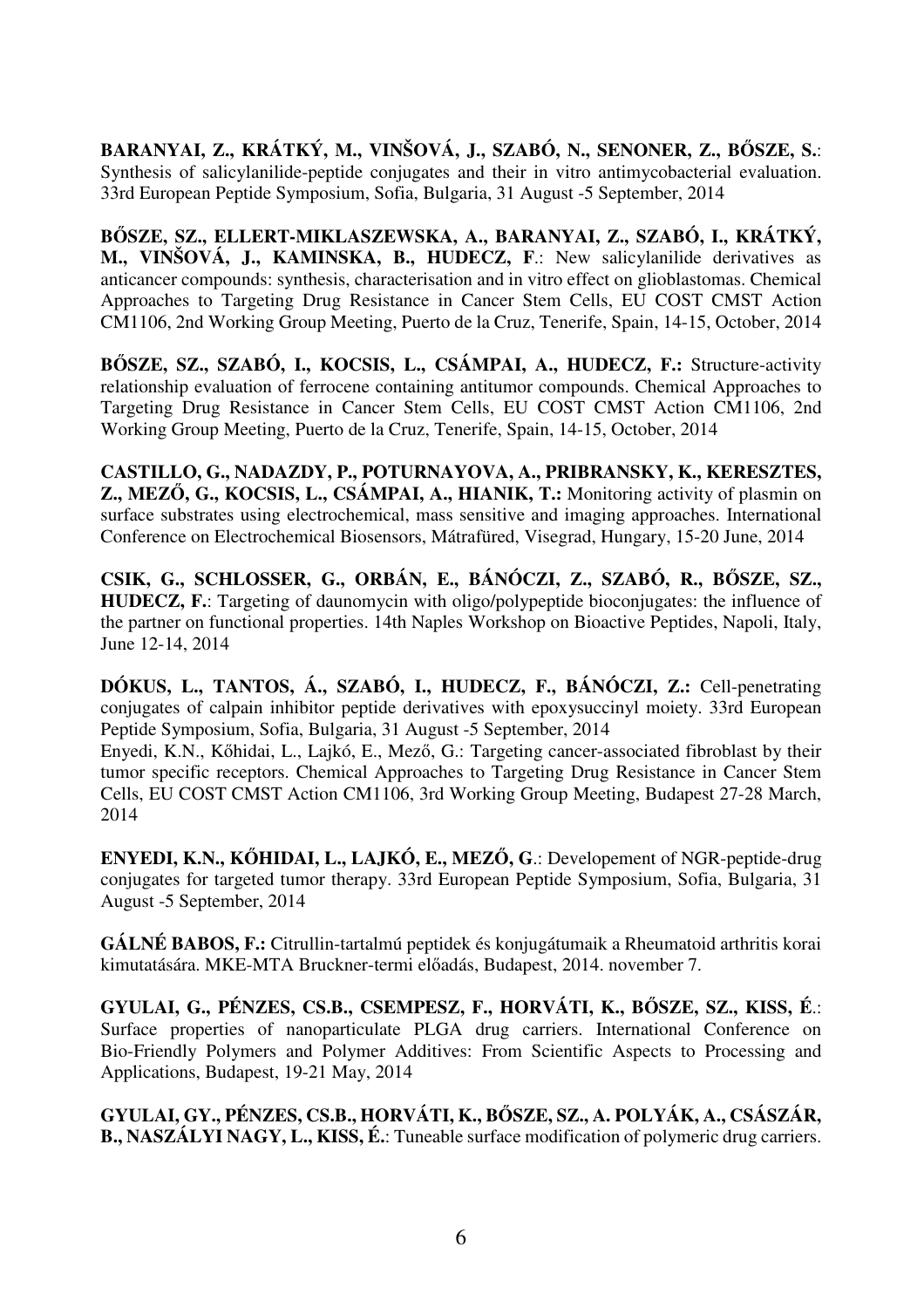Soft Smart Particles: Preparation and Applications, Dechema-Haus, Frankfurt am Main, 19 November 2014

**HIANIK, T., CASTILLO, G., NADAZDY, P., POTURNAYOVA, A., MEZŐ, G., KOCSIS, L., CSÁMPAI, A., PRIBRANSKY, K., KERESZTES, Z**.: Detection of plasmin activity at biomimetic surfaces using electrochemical, acoustic and AFM methods. Workshop "Integrated approaches for biomolecular detection: nanostructures, biosensors and Lab-on-chip devices" COST Action TD 1003 meeting, Catania, Italy, 28-30 April, 2014

**HORVÁTI, K., BACSA, B., KISS, É., FODOR, K., BALKA, G., RUSVAI, M., SZABÓ, N., HUDECZ, F., BŐSZE, S.:** Nanoparticle encapsulated lipopeptide conjugate of isoniazid against experimental tuberculosis. 33rd European Peptide Symposium, Sofia, Bulgaria, 31 August -5 September, 2014

**HUDECZ, F**.: Higher education: Common future – Common responsibilities. EU European Conservatives and Reformists Study Days, Budapest, 5 March 2014

**HUDECZ, F.:** Peptide bioconjugates for biomedicinal research. Training Course for PhD students and Postdoc fellows, Peptides in Paris Symposium (PIPS 2014), University of Cergy-Pontoise, France, 8 October 2014

**HUDECZ, F., URAY, K., MAGYAR, A., SCHLOSSER, G., BŐSZE, SZ., MEZŐ, G.:** Alteration of immunogenic properties by structural modification of protein epitopes using peptide conjugates. BIT's 7th Annual World Protein and Peptide Conference, PepCon-2014, Dalian, China, 25-28 April 2014

**KERTÉSZ, I., MÁTÉ, G., ENYEDI, K.N., SZIKRA, D., TRENCSÉNYI, G., MÁRIÁN, T., MEZŐ, G**.: Design, synthesis and radiolabelling of NGR peptides with 68Ga. 28th Annual Congress of the European Association of Nuclear Medicine, Göteborg, Sweden, 18-22 October 2014

**KISS, É., GYULAI, G., PÉNZES, CS.B., HANYECZ, N., BARANYAI, ZS., BŐSZE, SZ.:** Membrane affinity of antitubercular drug candidates and their nanoparticle formulations. 13th European Symposium on Controlled Drug Delivery, Egmond aan Zee, The Netherlands, 16-18 April, 2014

**KISS, É., GYULAI, G., PÉNZES, CS.B., HORVÁT,I K., BŐSZE, SZ.:** PLGA nanoparticles for advanced drug delivery. International Conference on Bio-Friendly Polymers and Polymer Additives: From Scientific Aspects to Processing and Applications, Budapest, 19-21 May, 2014

**KOCSIS, L.:** Építőkocka-stratégia ferrocéntartalmú kemoterápiás hatóanyagjelöltek szintézisére. MKE-MTA Bruckner-termi előadás, Budapest, 2014. szeptember 26.

**KOCSIS, L., PATIK, M., SZABÓ, I., BŐSZE, SZ., CSÁMPAI, A., HUDECZ, F.:** Synthesis of novel ferrocene, chalchone and triazole containing molecules with promising results in anticancer chemotherapy. Chemical Approaches to Targeting Drug Resistance in Cancer Stem Cells, EU COST CMST Action CM1106, 3rd Working Group Meeting, Budapest 27-28 March, 2014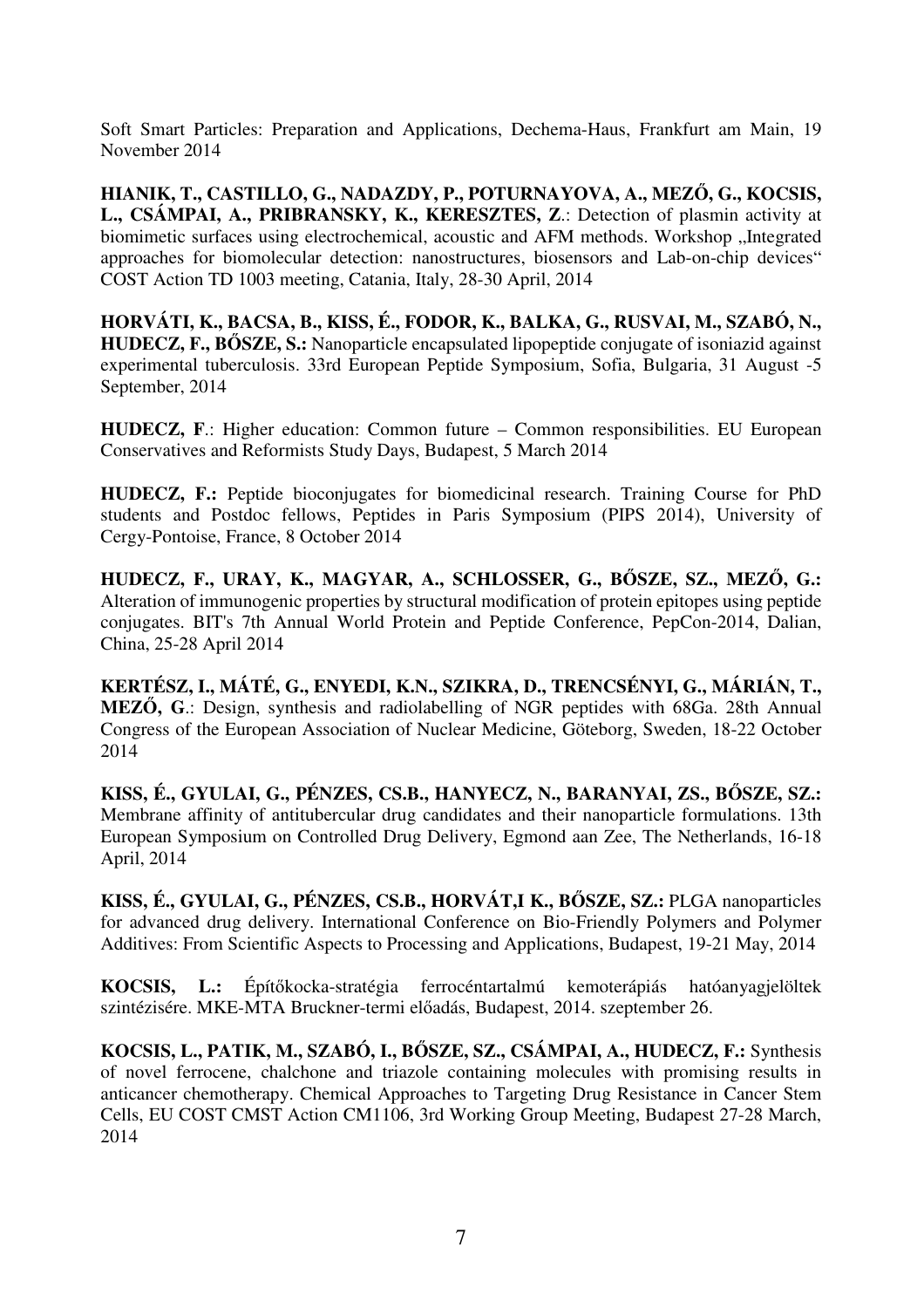**KOCSIS, L., PATIK, M., SZABÓ, I., BŐSZE, SZ., CSÁMPAI, A., HUDECZ, F.:** Synthesis of novel ferrocene containing cinchona alkaloid derivatives. 20th International Conference on Organic Synthesis, Budapest, June 29 – July 4, 2014

**LAJKÓ, E., MÉRCZ K., POLGÁR, L., MANEA, M., SZABÓ, I., PÁLINGER, E., MEZŐ, G., KŐHIDAI, L**.: Investigation on the prospective use of GnRH-III based conjugates for targeted chemotherapy as drug delivery system in different tumor cells. 11th International Symposium on GnRH. Salzburg, Austria, 9-11 February, 2014

**LIMONTA, P., MANEA, M., MORETTI, M., MARZAGALLI, M., MEZŐ, G., MONTAGNANI MARELLI, M.:** Daunorubicin - GnRH-III bioconjugates exert a cytostatic effect on prostate cancer cells through the type-1 GnRH receptor. 11th International Symposium on GnRH. Salzburg, Austria, 9-11 February, 2014

**MEZŐ, G.:** Potential solutions for combined targeted tumour therapy. Chemical Approaches to Targeting Drug Resistance in Cancer Stem Cells, EU COST CMST Action CM1106, 3rd Working Group Meeting, Budapest 27-28 March, 2014

**MEZŐ, G., HEGEDÜS, R., GÁL-BABOS, F., ORBÁN, E., SZABÓ, I., LAJKÓ, E., KŐHIDAI, L., KAPUVÁRI, B., VINCZE, B., TÓVÁRI, J., MANEA, M.**: Hormone peptide based drug targeting. 33rd European Peptide Symposium, Sofia, Bulgaria, 31 August -5 September, 2014

**MEZŐ, G., HEGEDÜS, R, SZABÓ, I., ORBÁN, E., KAPUVÁRI, B., TÓVÁRI, J., VINCZE, B., HALMOS, G., LEURS, U., MANEA, M.:** Drug targeting with GnRH-III derivatives modified in position 4 with increased antitumor activity. 11th International Symposium on GnRH. Salzburg, Austria, 9-11 February, 2014

**NADAZDY, P., CASTILLO, G., POTURNAYOVA, A., MEZŐ, G., KOCSIS, L., CSÁMPAI, A., PRIBRANSKY, K., KERESZTES, Z., HIANIK, T**.: Detection of plasmin activity at surfaces modified by casein and short

peptides using various methods. Regional Biophysics Conference, Smolenice, Slovakia 15-20 May, 2014

**ORBÁN, E., SZABÓ, I., MEZŐ, G., DÖTSCH, V., BERNHARD, F.**: Cell-free expression of G-protein coupled receptors: the case study of the human Gonadotropin Releasing Hormone Receptor. Chemical Approaches to Targeting Drug Resistance in Cancer Stem Cells, EU COST CMST Action CM1106, 3rd Working Group Meeting, Budapest 27-28 March, 2014

**OROSZ, Á., HORVÁTH, P., MEZŐ, G., CSÍK, G.:** Structural consequences of nucleicacid/porphyrin interaction - a CD and optical melting study. 8th International Conference on Porphyrins and Phthalocyanines -ICPP8, Istanbul, Turkey, 22-27 June, 2014

**OROSZ, Á., MEZŐ, G., HERÉNYI, L., MAJER, Z., CSÍK, G.:** DNA Binding of porphyrin conjugates: Characteristics and consequences. 58th Annual Meeting of the Biophysical Society. San Francisco, USA, 15-19 February, 2014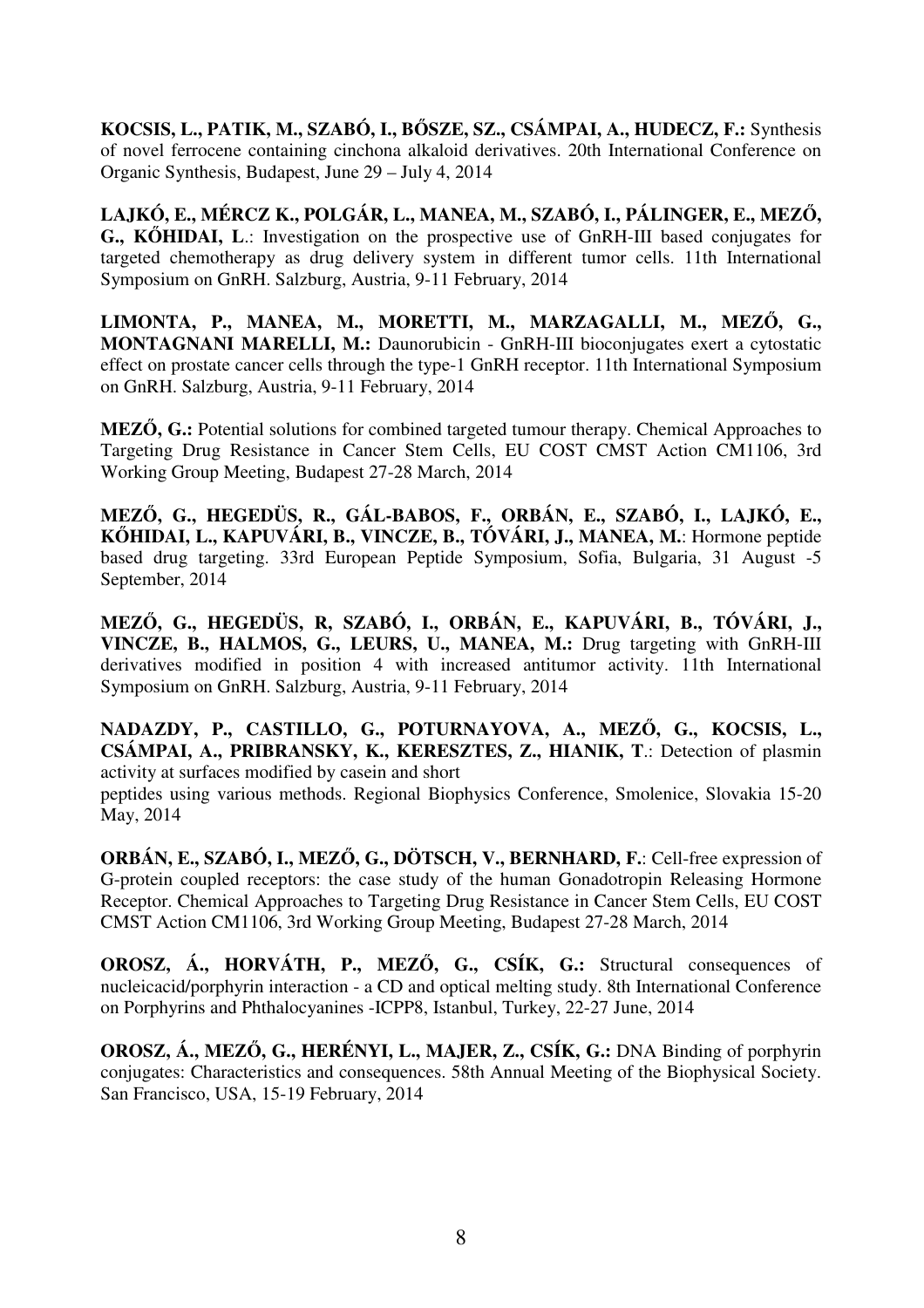**OROSZ, Á., MEZŐ, G., HERÉNYI, L., MAJER, ZS., CSÍK, G.**: Új irányok a kationos porfirin peptid-konjugátumok kölcsönhatásainak jellemzésében. Congressus Pharmaceuticus Hungaricus XV, Budapest, 2014 április 10-12.

**PAPP, K., BURCU, A., SZARKA, E., HUBER, K., OROSZ, A., BABOS, F., MAGYAR, A., HUDECZ, F., ROJKOVICH, B., GÁTI, T., NAGY, GY., SCHWENK, M., JOCHEN, SÁRMAY, G., PRECHL, J., NILSSON, P.:** Bead arrays for antibody and complement profiling reveal joint contribution of antibody isotypes to C3 deposition. Magyar Immunológiai Társaság 41. Vándorgyűlése, Velence, 2014. október 15-17.

**PAPP, ZS., LANTOS, E., BŐSZE, SZ., HORVÁTI, K., KOVÁCS, I., BARÁTH, S., LUSTYIK, GY., SZILASI, M., HUDECZ, F., SIPKA, S**.: Új, TNF-alfa mérésen alapuló in vitro laboratóriumi módszer kifejlesztése a latens tuberkulózis kimutatására. Magyar Tüdőgyógyász Társaság 58. Nagygyűlése, Székesfehérvár, 2014. június 11-14.

**PETHŐ, L., MEZŐ, G., BÁNÓCZI, Z., HUDECZ, F., SCHLOSSER, G.:** "Overcharging" is a bottleneck in the mass spectrometric analysis of daunomycin-peptide bioconjugates. 32nd Informal Meeting on Mass Spectrometry. Balatonszárszó, Hungary, 11-14 May, 2014

**PETHŐ, L., SZABÓ, I., HEGEDÜS, R., BŐSZE, SZ., MEZŐ, G.**: Synthesis and in vitro cytostatic effect of tuftsin based peptide – drug conjugates. Chemical Approaches to Targeting Drug Resistance in Cancer Stem Cells, EU COST CMST Action CM1106, 3rd Working Group Meeting, Budapest 27-28 March, 2014

**PETHŐ, L., SZABÓ, I., SCHLOSSER, G., CZAKÓ, É., KRAM, N., BŐSZE, S., MEZŐ, G.**: Synthesis and in vitro bioactivity of tuftsin based peptide – drug conjugates. 33rd European Peptide Symposium, Sofia, Bulgaria, 31 August -5 September, 2014

**SCHLOSSER, G**.: A tumorellenes hatású daunomicin hatásmechanizmusának felderítése kvantitatív proteomikai módszerekkel. MKE Tömegspektrometriai Szakmai Nap, Budapest, 2014. december 2.

**SCHLOSSER, G., MOLNÁR, Zs., SZABÓ, I., BŐSZE, SZ., FIUME, I., STANLY, C., HUDECZ, F., POCSFALVI, G.:** HL-60 cell-derived exosomes harbor a characteristic protein profile. 32nd Informal Meeting on Mass Spectrometry. Balatonszárszó, Hungary, 11-14 May, 2014

**SCHLOSSER, G., ORBÁN, E., FIUME, I., HUDECZ, F., POCSFALVI, G**.: Quantitative shotgun proteomic strategy to explore differentially expressed proteins in drug-treated cancer cells. Chemical Approaches to Targeting Drug Resistance in Cancer Stem Cells, EU COST CMST Action CM1106, 3rd Working Group Meeting, Budapest 27-28 March, 2014 Schlosser, G., Uray, K., Hudecz, F.: Association behavior of Ser-Ser dipeptide: magic clusters and metal ion binding. 20th International Mass Spectrometry Conference, Genf, Schwitzerland, 24-29 August, 2014

**SEBESTYÉN, M., KÓCZÁN, GY., HUDECZ, F.:** NaBH $_4$  – a novel modest method for the deprotection of Nω-nitro-arginine. 20th International Conference on Organic Synthesis, Budapest, June 29 - July 4, 2014.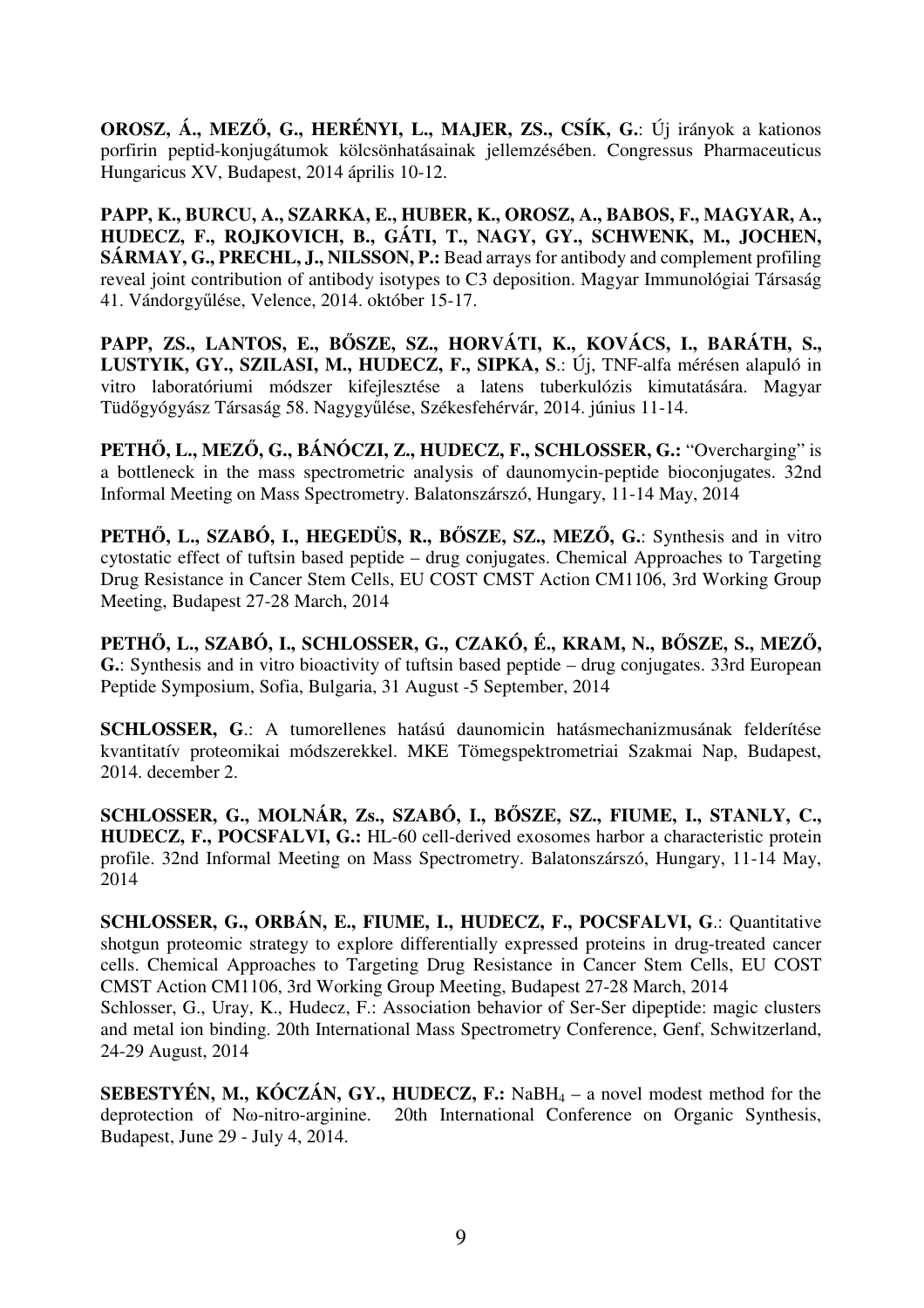**SZABÓ, I., BŐSZE, SZ.:** GnRH antagonist as potential targeting units - synthesis and in vitro evaluation. 14th Naples Workshop on Bioactive Peptides, Napoli, Italy, June 12-14, 2014

**SZABÓ, I., ORBÁN, E., BŐSZE, SZ., DE LA TORRE B.G., ANDREU, D., MEZŐ, G**.: Proapoptotic peptide and anticancer drug containing GnRH-II conjugates: Synthesis and in vitro antitumor activity. Chemical Approaches to Targeting Drug Resistance in Cancer Stem Cells, EU COST CMST Action CM1106, 3rd Working Group Meeting, Budapest 27-28 March, 2014

**SZABÓ, R., MEZŐ, G., BŐSZE, SZ., HORVÁTI, K., HUDECZ, F.**: Effect of the side chain structure on the uptake of branched chain polypeptides by human carcinoma cell lines. Chemical Approaches to Targeting Drug Resistance in Cancer Stem Cells, EU COST CMST Action CM1106, 3rd Working Group Meeting, Budapest 27-28 March, 2014

**SZARKA, E., GERTEL. S., SEGEL, M., BABOS, F., BORBÉLY, A., MAGYAR, A., SÁRMAY, G., AMITAL, H., SHOENFELD, Y.**: Anti-citrullinated protein autoantibodies (ACPA) immunomodulate cytokine gene expression in ACPA + RA and COPD derived lymphocytes. 9th International Congress on Autoimmunity, Nice, France, 26-30 March, 2014

**TÓVÁRI, J., URAY, K., HUDECZ, F.**: Discrimination between human colon tissues with a MUC2 mucin peptide specific monoclonal antibody. Chemical Approaches to Targeting Drug Resistance in Cancer Stem Cells, EU COST CMST Action CM1106, 3rd Working Group Meeting, Budapest 27-28 March, 2014

# **Előadások hazai munkabizottsági ülésen, hazai vagy külföldi intézményben**

**BÁNÓCZI, Z.:** Peptidekkel a sejtekbe – peptidek, mint transzport molekulák. Alkímia Ma, ELTE Kémiai Intézet, Budapest, 2014. február 20.

**BŐSZE, SZ.:** Mycobacterium tuberculosis fertőzöttség kimutatására alkalmas módszerek áttekintése; immundomináns fehérjék és szintetikus antigének vetélkedése MTA Peptidkémiai Munkabizottság tudományos ülése, Balatonszemes, 2014. május 28 – 30.

**DERNOVICS, M., EGRESSY-MOLNÁR, O., GYEPES, A., MAGYAR, A**.: 2,3-dihidroxi-propionil csoporttal származékolt szelenocisztein-konjugátumok szintézise, tisztítása és LC-ICPMS/-ESIMS jellemzése. MTA Peptidkémiai Munkabizottság tudományos ülése, Balatonszemes, 2014. május 28 – 30.

**DÓKUS, E. L., TANTOS, Á., SZABÓ, I., HUDECZ, F., BÁNÓCZI Z.**: Epoxiszukcinil-peptid kalpain inhibitorok és sejtpenetráló konjugátumaik MTA Peptidkémiai Munkabizottság tudományos ülése, Balatonszemes, 2014. május 28 – 30.

**HEGEDÜS, R., ORBÁN, E., SZABÓ, I., LEURS, U., MANEA, M., MEZŐ, G.**: A GnRH szekvencia 4-es pozíciójában lévő szerin dogmájának döntögetése MTA Peptidkémiai Munkabizottság tudományos ülése, Balatonszemes, 2014. május 28 – 30.

**HUDECZ, F.:** Peptide bioconjugates for diagnosis and/or therapy. Keimyung University, Daegu, Korea, 21 January, 2014